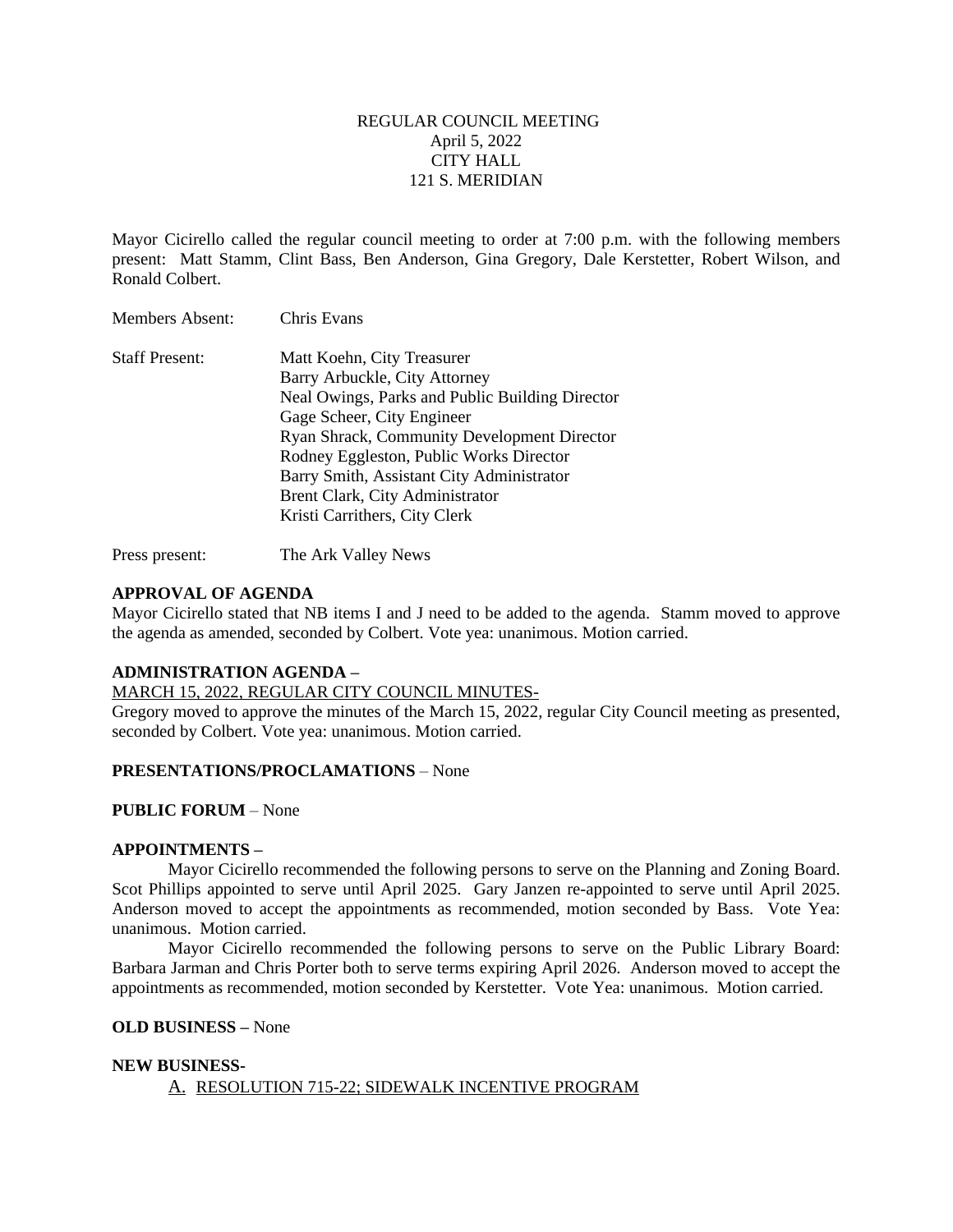Public Works Director Eggleston presented a Resolution to establish a sidewalk incentive program for residents of Valley Center. He recognized Katie Lechner for her hard work in drafting the proposed Resolution. Eggleston stated it is very similar to program currently used by City of Newton He requested approval of \$10,000.00 to be available in 2022. Kerstetter inquired how/which applications will be approved. Kerstetter also stated he didn't want residents to be picked on if they still couldn't afford to make repairs. Eggleston explain that all inspections of sidewalks use a rating system to determine conditions. He also stated that applications will be reviewed and compared to the Master pedestrian/bicycle plan. Gregory questioned whether there would be 2 or 3 inspections as it was unclear in the program information. There would be 2 inspections with one application review. Colbert inquired about areas of City that have no sidewalks. Eggleston said that all applications would be considered and evaluated. Streets staff and Neal Owings would be making the decision.

Bass moved to approve Resolution 715-22 to establish a sidewalk incentive program for the City of Valley Center. The funding amount for 2022 will be \$10,000.00. Seconded by Wilson. It was questioned that the wording of the program should clarify the inspection process. Bass amended his motion; Wilson seconded the amended motion. Vote Yea; unanimous. Motion carried.

# B. APPROVAL OF PURCHASE OF DUAL DRUM VIBRATORY ROLLER

Public Works Director Eggleston requested approval of purchase of dual drum vibratory roller. He stated that the purchase of the roller and the hydraulic breaker attachment will be used in the execution of full depth asphalt road patching. He received 3 bids with the lowest from White Star machinery. Wilson asked about the large price difference in the bids. Eggleston explained that there are different classes of equipment, such as construction and municipal class. This roller would be sufficient for the cities purpose.

Wilson moved to approve purchase of dual drum vibratory roller from White Star Machinery in the amount of \$17650.00, seconded by Gregory. Vote Yea: unanimous. Motion carried.

# C. APPROVAL OF PURCHASE OF HYDRAULIC BREAKER ATTACHMENT

Public Works Director Eggleston requested approval of a hydraulic breaker attachment. 2 bids were received.

Colbert moved to approve purchase of hydraulic breaker attachment from Victors L. Phillips in the amount not to exceed \$8,000.00. Motion seconded by Kerstetter. Vote Yea: unanimous. Motion carried.

# D. AERATION BASIN RFQ SELECTION APPROVAL

Public Works Director Eggleston presented a scoring for the three RFQ's for the assessment of the existing aeration basin. The scores from staff were unanimous for Short Elliot Hendrickson Inc. Gregory inquired on the background of this company. Jake Vasa with SEH introduced himself stating he would be the point of contact. SEH headquarters in St Paul, Minnesota and have been working on projects in Kansas about a year.

Wilson moved to approve the selection of SEH Inc. to allow staff to begin negotiations for this assessment. Motion seconded by Stamm. Vote Yea: unanimous. Motion carried

# E. 2023 BUDGET CALENDAR

Asst. City Administrator Smith presented a 2023 budget calendar for Council approval.

Stamm moved to approve the proposed 2023 budget calendar, seconded by Anderson. Vote Yea: Unanimous. Motion carried.

# F. ARPA FUNDING DISCUSSION

Asst/ City Administrator Smith presented information regarding the American Rescue Plan Act (ARPA). Smith explained that Valley Center will receive a total of \$1,117,862.04 in funding. He stated that the initial guidance had limits of the approved uses of the funds, but the final rule released dramatically streamlines reporting. While it was initially planned to use all funds for the water treatment plant, this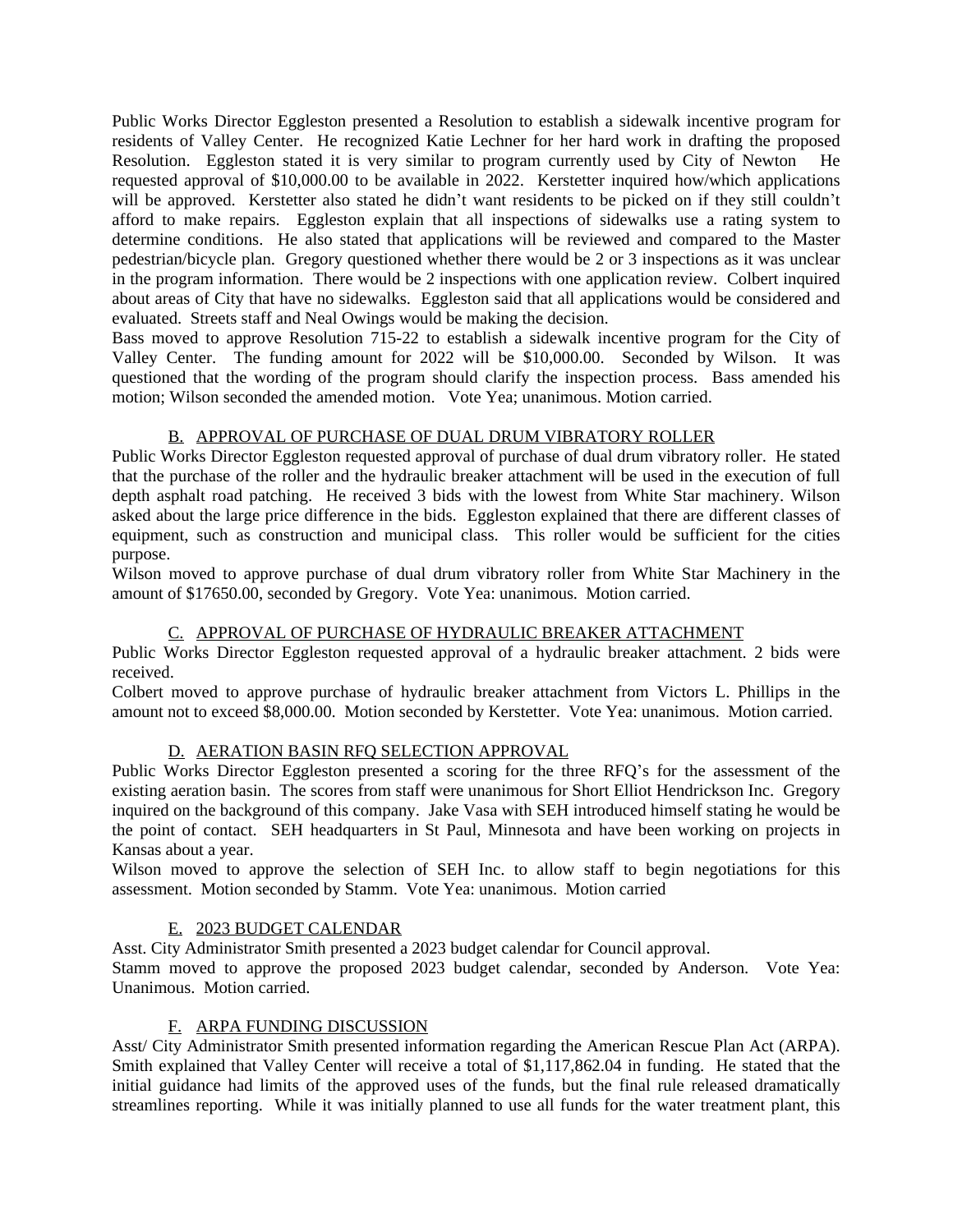final rule allows uses other uses under revenue loss that Valley Center would now qualify for. Smith requested guidance from Council to explore funding projects in the CIP. Discussion was held with consensus that using ARPA for targeted CIP makes sense. Council requested Smith bring project proposals for consideration.

# G. APPROVAL OF RFP FOR PUBLIC SAFETY BUILDING ROOF

Parks and Public Buildings Director Owings requested approval of RFP for waterproofing services for the public safety building roof. Following Council approval requests will be sent out April 6<sup>th</sup>. with responses due by 12:00pm April 22, 2022.

Kerstetter moved to approve the RFP for waterproofing services for the public safety building roof. Motion seconded by Wilson. Vote Yea: unanimous. Motion carried.

# H. APPROVAL OF SALE OF FRONTAGE PROPERTY ON FORD STREET

City Administrator Clark presented a purchase agreement with Casado/McKay LLC for roughly 2.96 acres of non-platted frontage on Ford Street. Commercial development is planned. Anderson commented that he was glad to see a local investor purchase the property.

Anderson moved to approve the purchase agreement for the 2.96 of non-platted lot on Ford Street in the amount of \$30,000.00. Seconded by Bass. Vote Yea: unanimous. Motion carried.

## I. ORDINANCE 1374-22: ANNEX LAND ON CORNER OF 93RD AND MERIDIAN

City Administrator Clark requested 1<sup>st</sup> reading approval of Ordinance 1374-22. Louis Robelli requested that 135 acres of newly acquired property be annexed into Valley Center. He will be working through the platting process to develop the land into residential and commercial lots. Clark stated that Sedgwick County will continue working on solution to move water into the drainage ditch. Stamm questioned whether the Rural Water District needs to be notified.

Wilson moved to approve for 1<sup>st</sup> reading, Ordinance 1374-22, authorizing the annexation of land at 93<sup>rd</sup> and Meridian. Motion seconded by Colbert. Vote Yea: unanimous. Motion carried.

### J. RESOLUTION 716-22: CONDEMNATION OF PROPERTY LOCATED 7945 N SENECA

City Administrator Clark presented Resolution 716-22 to begin condemnation of property located at 7945 N. Seneca. Clark reported that staff began discussions with property owner in June 2021 and have been unsuccessful to come to terms for the acquisition of the property for the Ford Street reconstruction project. Council discussed the process and the unpleasant aspect of condemnation of property. Mayor agreed, but this process in the last resort. The Ford Street project cannot be held up due to this one property owner.

Stamm moved to approve Resolution 716-22 to begin condemnation of property located 7945 N. Seneca Street. Anderson seconded the motion. Vote Yea: Unanimous. Motion carried.

# **CONSENT AGENDA**

- A. APPROPRIATION ORDINANCE APRIL 5, 2022
- B. APPROVAL OF EASEMENT TAYLOR
- C. APPROVAL OF EASEMENT WITTHAR
- D. APPROVAL OF EASEMENT BROOKFIELD APTS.
- E. SPECIAL USE PERMIT

Kerstetter moved, seconded by Wilson to approve the Consent Agenda as presented. Vote Yea: Unanimous. Motion carried.

### **STAFF REPORTS**

# COMMUNITY DEVELOPMENT DIRECTOR SHRACK

Reported that the house that was destroyed by fire has been sold. The new property owner will begin demolition mid-April.